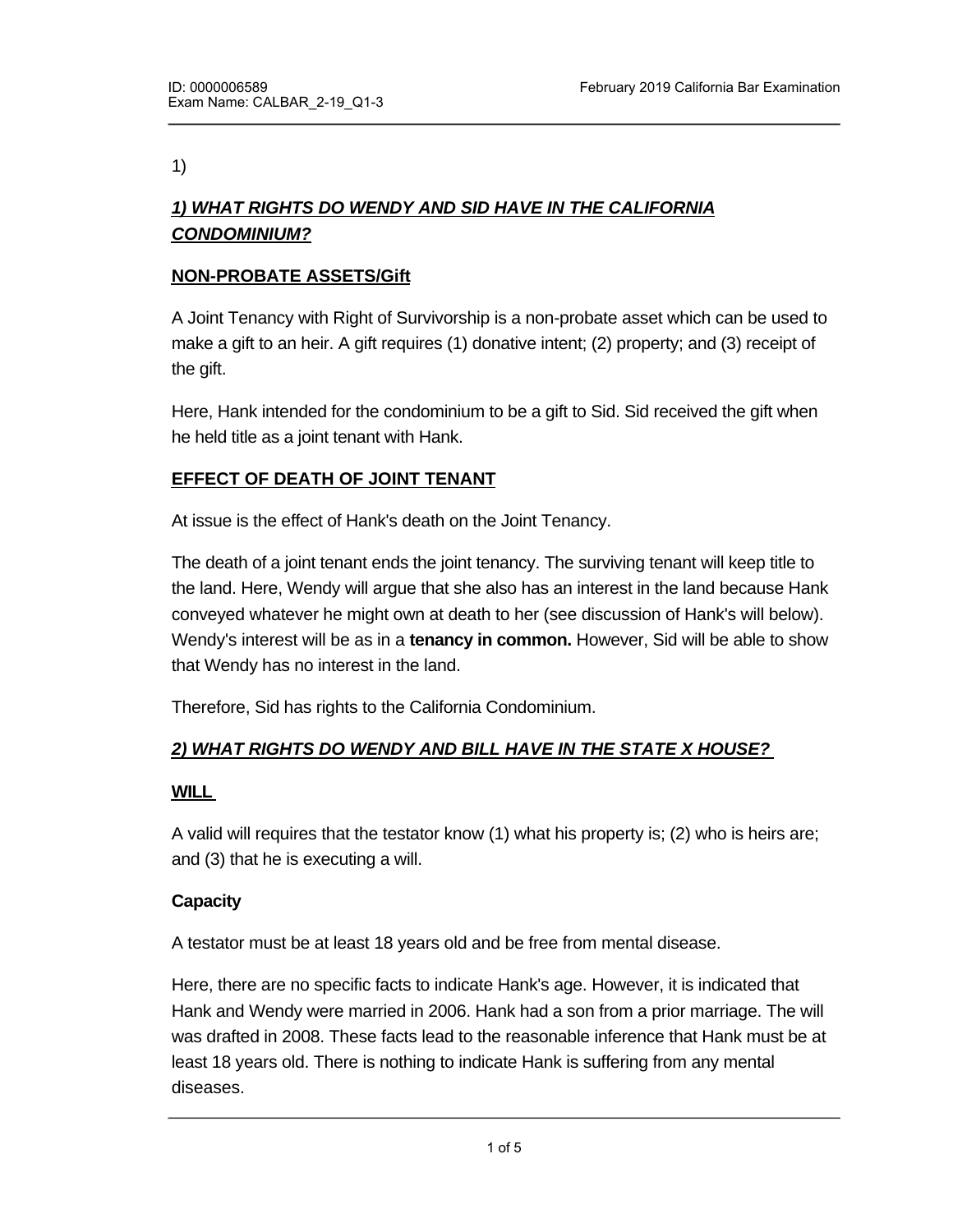Therefore, Hank has capacity.

#### **Knowledge**

A testator must know that he is executing a will.

Here, Hank executed a will therefore he understood that he was executing a will.

Therefore, this requirement is satisfied.

#### **Heirs**

A testator must acknowledge his heirs.

Here, it is arguable as to whether Hank properly acknowledged his heirs in the will because it is later discovered that Sid is Hank's son from a prior marriage. Because Sid is omitted he could challenge the will as an omitted child. However, there is nothing to indicate that is at issue at this point. Therefore, only listed Wendy is in his will is likely to be acceptable.

Therefore, this requirement is satisfied.

### **Property**

A testator must understand what property he has to give.

Here, Hank leaves whatever he might own at death to Wendy. This is not a specific bequest or acknowledgement of his property. However, it is likely acts as a general catch-all to ensure that his wife Wendy inherits all of his property.

Therefore, this requirement is satisfied.

Therefore, Hank executed a valid will.

### **CODICIL**

A codicil acts as a revision or addition to a will.

#### **Capacity**

The testator must have capacity when the codicil is executed.

Here, Hank lost all mental capacity as a result of a skiing injury and was under a conservatorship. Bill may argue that as Hank's son Sid was aware of his fathers wishes

and knew that Hank wanted bill to have a one-half interest in the State X house.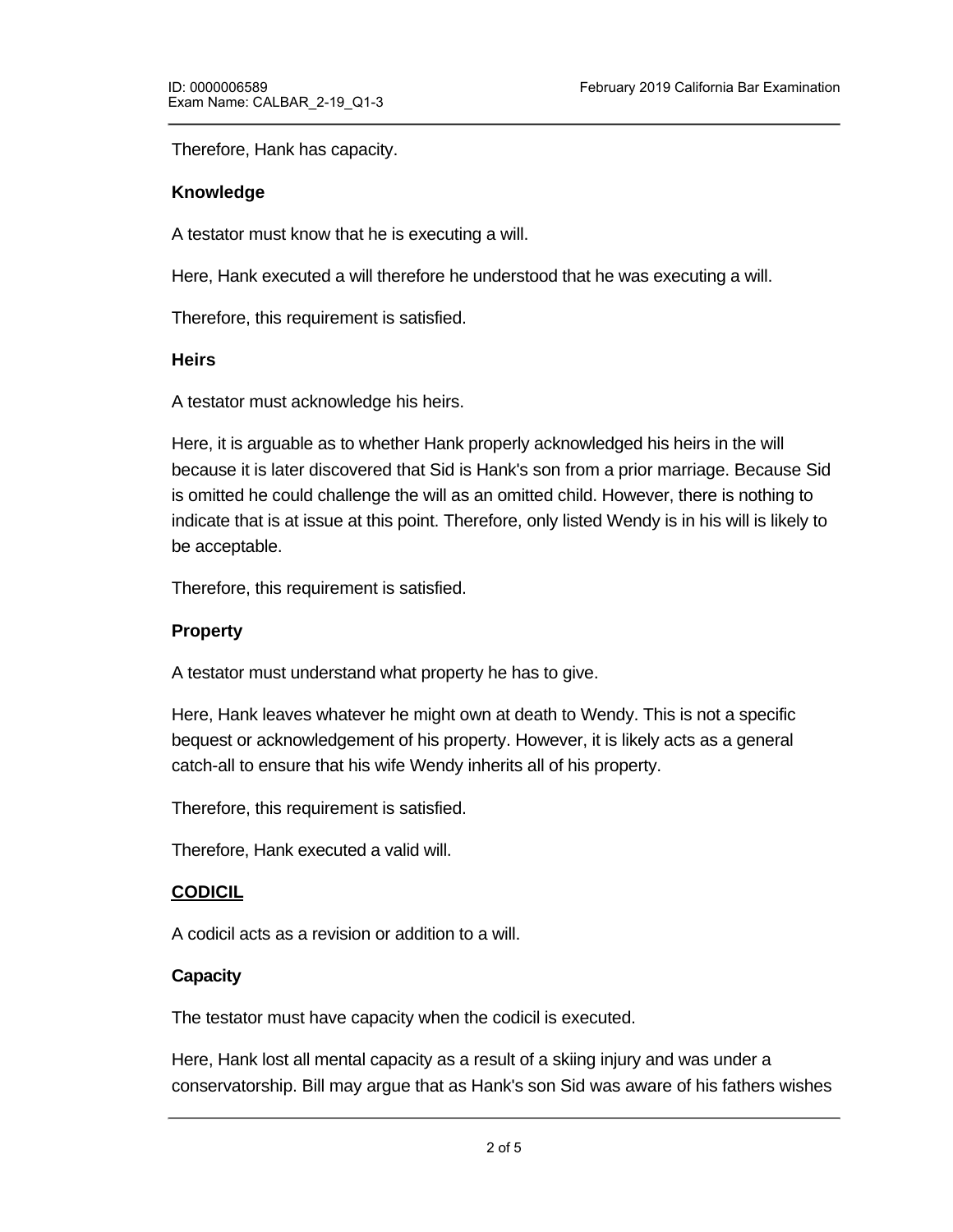and knew that Hank wanted bill to have a one-half interest in the State X house. However, Hank's estate should argue that because of the lack of capacity the codicil is invalid. They will also argue that there is nothing to indicate that Hank wanted this interest given to Bill because Hank does not have the capacity to make these decisions after his accident.

Therefore, Hank did not have capacity to execute the codicil.

Therefore, the codicil is invalid.

Therefore, Bill does not have any rights in the State X house. Wendy has rights under the will to the State X house.

Wendy will also have a right to the house under community property laws.

# **COMMUNITY PROPERTY**

California is a community property state. All property obtained during the course of marriage is community property. All property obtained before the marriage or by gift or bequest is considered separate property. All property obtained during the marriage outside of California is considered **Quasi-Community Property**. Inside California, Quasi-Community Property is treated as Community Property.

### **State X House**

The State X House was purchased during Hank and Wendy's marriage with money from Hank's salary. Salary which is earned during the marriage is considered community property. Therefore, community assets were used to purchase the house regardless of title being in Hank's name alone. Because the house was purchased in a noncommunity property state it will be considered Quasi-Community Property.

Therefore, the State X house is quasi community property.

### **Death of Spouse**

If one spouse dies during the course of the marriage the surviving spouse gets the dead spouses 1/2 of the community property.

Here, Hank predeceased Wendy. Hank and Wendy were still married at the time of Hank's death.

Therefore, she will obtain his 1/2 of the community property.

Therefore, Wendy also has rights under community property law to the State X house.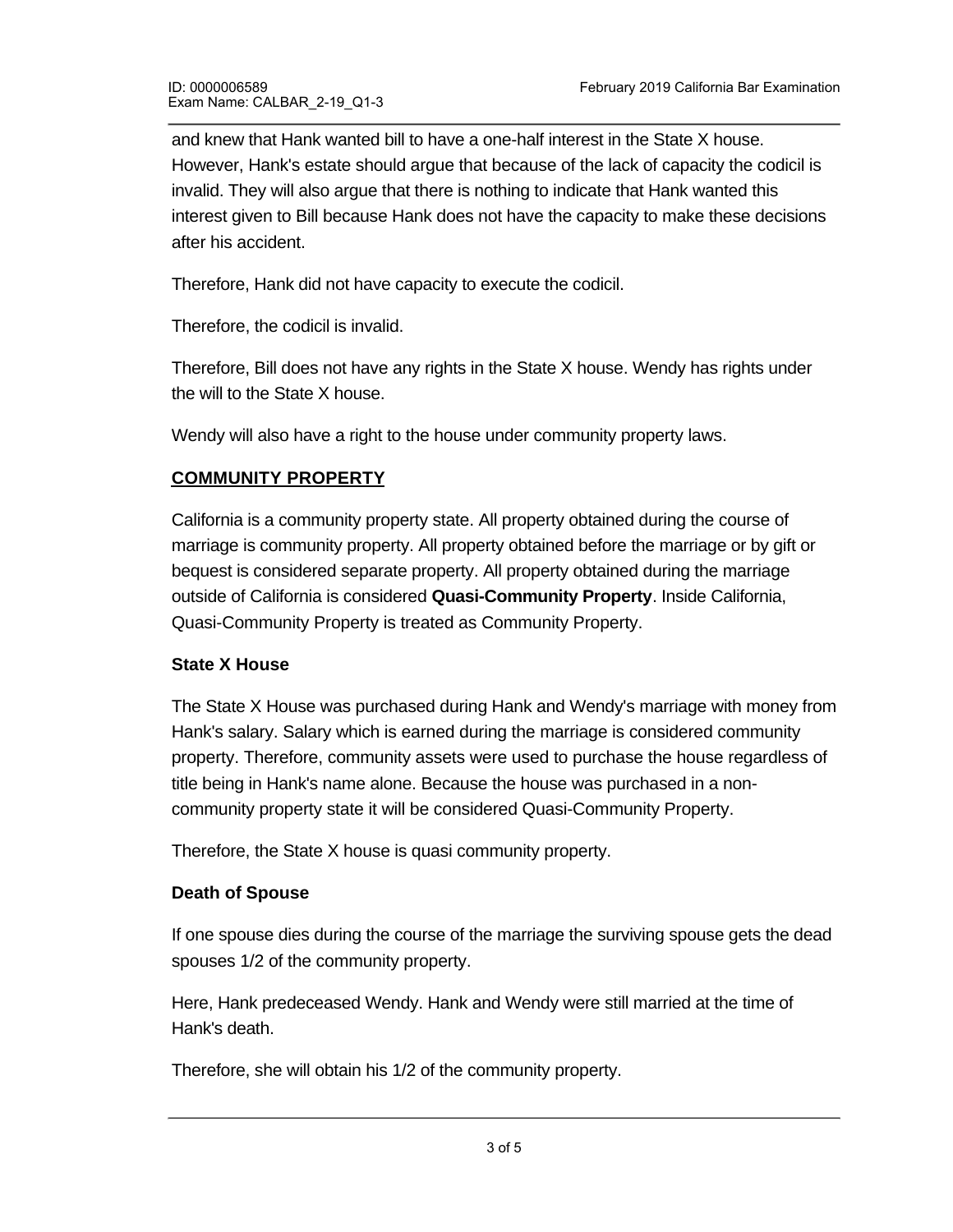Therefore, Wendy also has rights under community property law to the State X house.

# *3) WILL HANK'S CREDITORS BE ABLE TO REACH THE ASSETS IN THE TRUST?*

### **TRUST**

A trust is a document that holds property for the benefit of another. There must be (1) intent to create a trust; (2) a trust purpose; (3) trust property(res); and (4) beneficiaries.

### **Intent**

Here, it is indicated that Hank placed \$100,000 into a valid revocable trust. Therefore, it can be inferred that this is an intent to create a trust.

Therefore, there is intent.

#### **Trust Purpose**

Here, the trust is to pay income to Hank for the rest of his life, then to Wendy for life, remainder to Sid. This will be considered a valid trust purpose because it is is to care for the the trustee and his family.

Therefore, there is a trust purpose.

### **Trust Property (Res)**

Here, the trust consists of \$100,000.

Therefore, there is trust property.

### **Beneficiaries**

Here, Hank will be paid trust income as a trustee. Wendy will be a beneficiary of the trust once Hank dies.

Therefore, there are beneficiaries.

Therefore, Hank has a valid private trust.

### **Creditors**

Creditors cannot reach trust assets.

Here, Hanks creditors will not be able to reach trust assets. They must obtain whatever payment they can from his non-trust assets which are the State X house and California house and California house and<br>They can find they can find the State X house and California house and California house and California ho